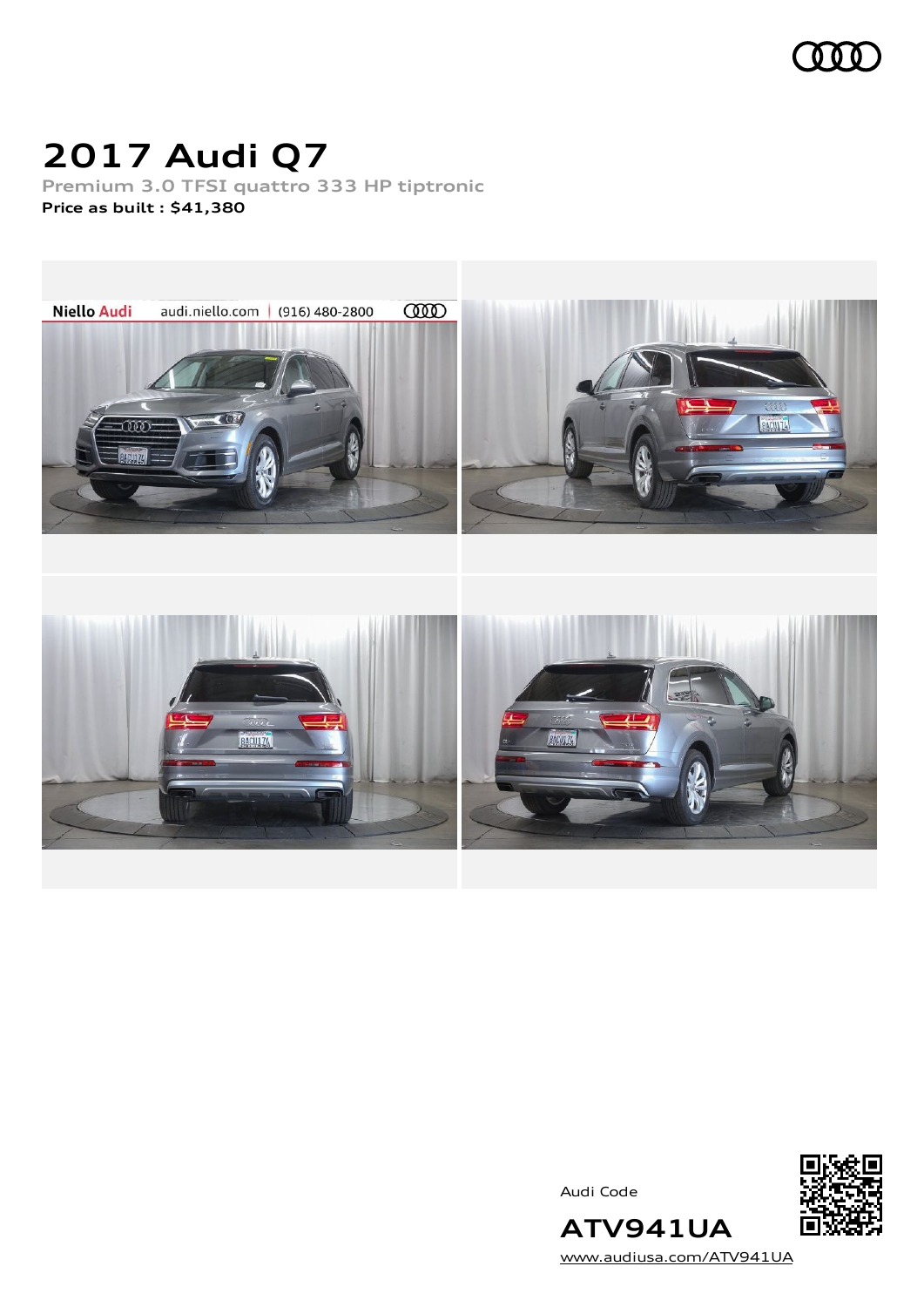## **Summary**

**Audi 2017 Audi Q7** Premium 3.0 TFSI quattro 333 HP tiptronic

**Price as buil[t](#page-10-0)** \$41,380

#### **Exterior colour**

Graphite Gray metallic

#### **Interior colour**

| Seats     | Black        |
|-----------|--------------|
| Dashboard | Black        |
| Carpet    | Black        |
| Headliner | Lunar Silver |

#### **Technical Specifications**

| Engine type                  | Six-cylinder                                  |
|------------------------------|-----------------------------------------------|
| stroke                       | Displacement/Bore and 2,995/84.5 x 89.0 cc/mm |
| Torque                       | 325 @ 2,900-5,300 lb-ft@rpm                   |
| Top track speed              | 130 mph mph                                   |
| Acceleration (0 - 60<br>mph) | 5.7 seconds seconds                           |
| Recommended fuel             | Premium                                       |

#### **Audi Code** ATV941UA

**Your configuration on www.audiusa.com** [www.audiusa.com/ATV941UA](https://www.audiusa.com/ATV941UA)

**Commission number** 029bbefa0a0e09af5ebc





### **Further Information**

| Warranty        | No           |  |
|-----------------|--------------|--|
| Mileage         | 61,716 miles |  |
| Type of vehicle | Used car     |  |
|                 |              |  |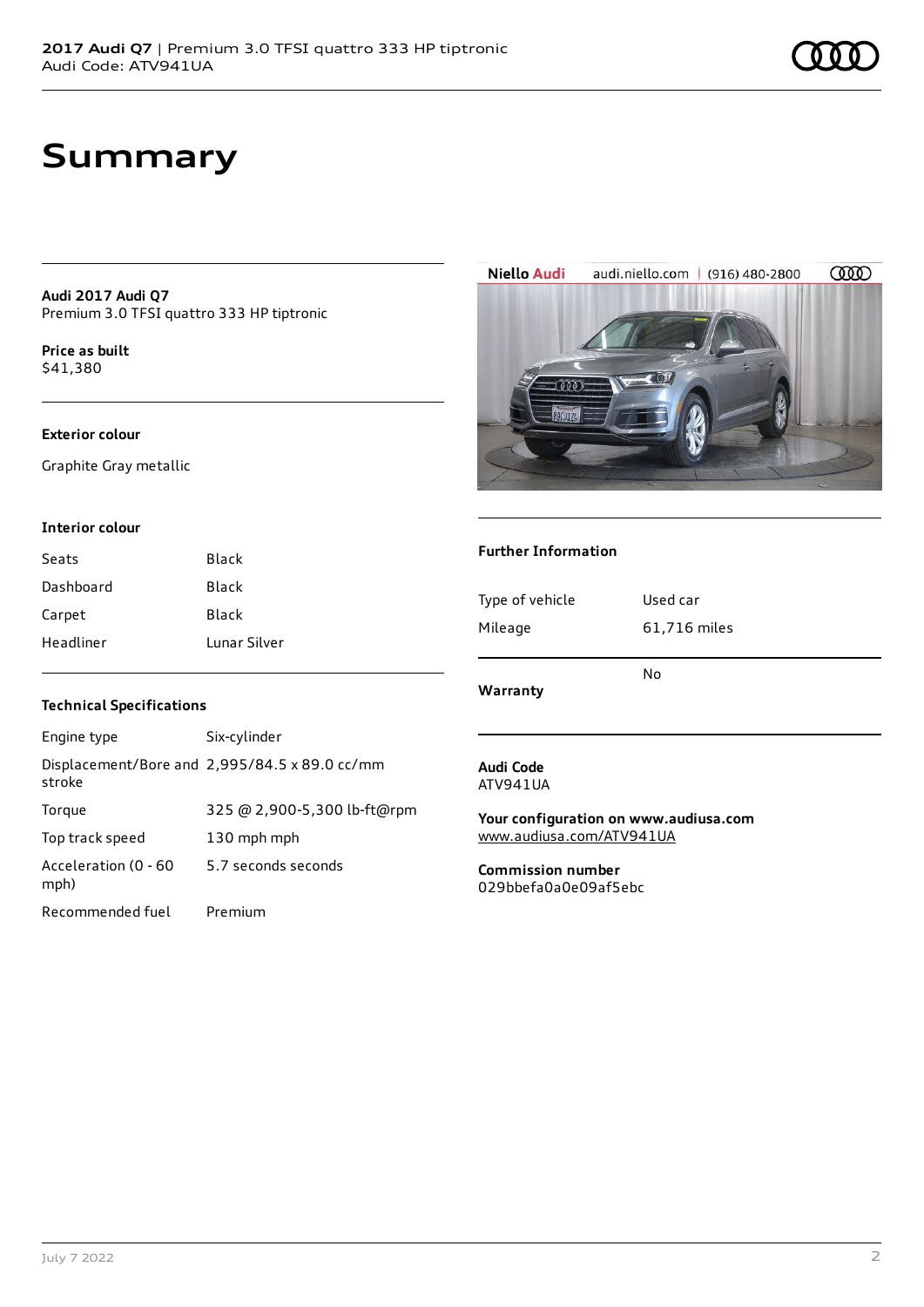# **Equipment**

Graphite Gray metallic

MMI® navigation plus with MMI® touch

Audi connect®

MMI® radio





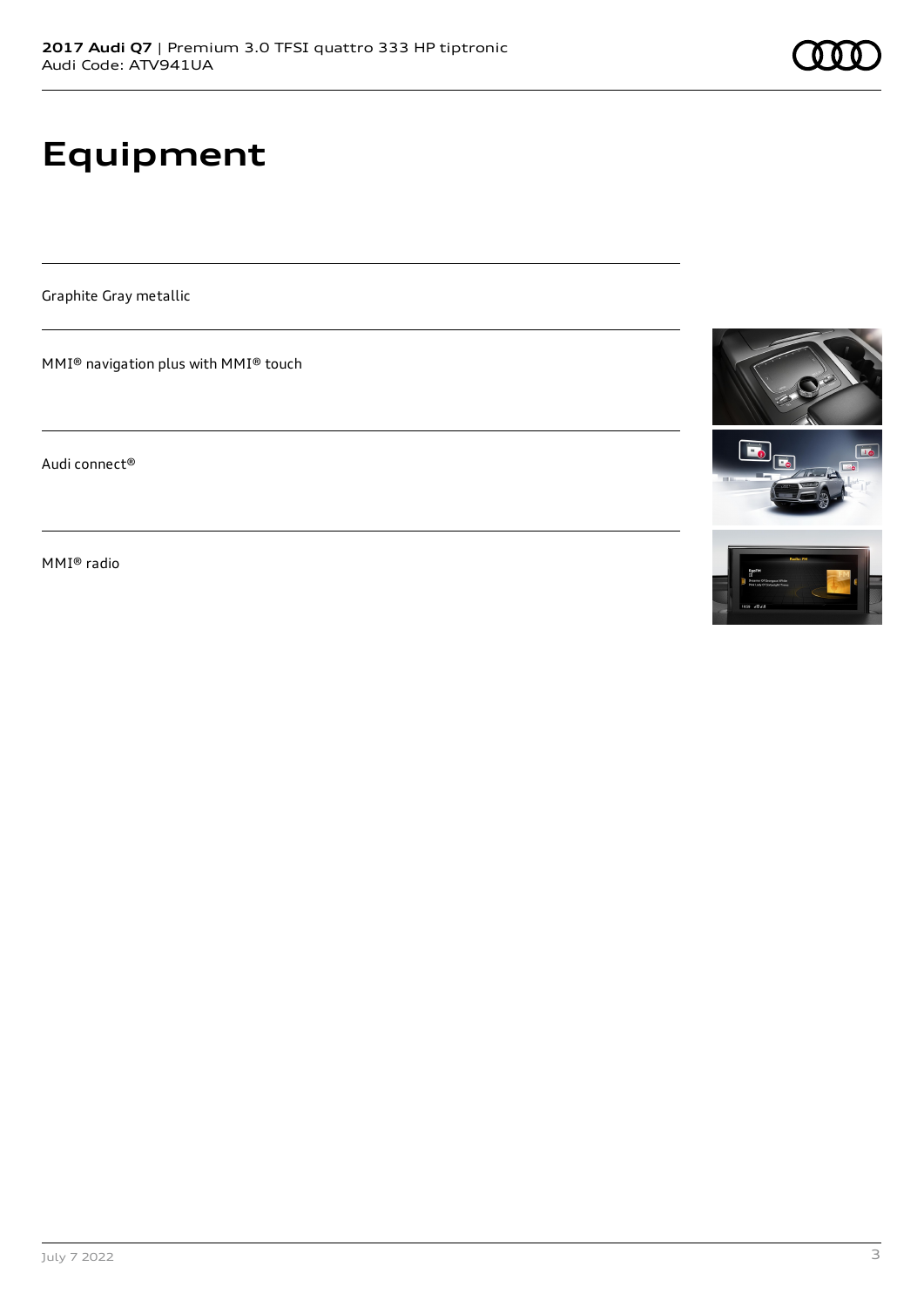## **Standard features**

### **Exterior**

| 0N1             | Standard rear axle                                    |
|-----------------|-------------------------------------------------------|
| 1 B A           | Dynamic suspension                                    |
| 3S1             | Aluminum roof rails                                   |
| 5]1             | Rear roof spoiler                                     |
| 8IH             | Xenon plus                                            |
| 8Q3             | Automatic headlight leveling                          |
| H79             | 19" 255/55 all-season tires                           |
| 4KF             | Privacy glass                                         |
| 4ZB             | High-gloss package                                    |
| CH <sub>6</sub> | 19" 5-V-spoke design wheels                           |
| 1D8             | Provision for towing bracket                          |
| 6XF             | Heated exterior mirrors; power folding with<br>memory |

#### **Interior**

| 011        | Chrome package                              |
|------------|---------------------------------------------|
| 3FU        | Panoramic sunroof                           |
| 7M1        | Aluminum door sils                          |
| 6N)        | Light cloth headliner                       |
| KH5        | Climatronic with controls in the rear       |
| 4L7        | Auto-dimming interior mirror with compass   |
| <b>QQ0</b> | Interior lighting                           |
| 1XW        | Three-spoke multifunction steering wheel    |
| 2C5        | Manual tilt and telescoping steering column |
| 6E6        | Comfort front seat armrest                  |
| 7F9        | Leather gearshift knob                      |
|            |                                             |

### 7HA Cloth interior on doors N1F Leather seating surfaces 4A3 Heated front seats 7TN High-gloss Black/Terra Brown Walnut Wood inlays **Infotainment and Driver Assistance**

**Interior**

| 6K8             | Pre sense city w/o pre care                                                |
|-----------------|----------------------------------------------------------------------------|
| 2H1             | Audi drive select <sup>®</sup>                                             |
| 7X2             | Audi parking system with rear view camera                                  |
| 7W1             | Audi pre sense® basic                                                      |
| KA <sub>2</sub> | Rear view camera                                                           |
| 9VD             | Audi sound system                                                          |
| 9S7             | Color driver information system                                            |
| QV3             | SiriusXM® Satellite Radio                                                  |
| 9ZX             | Bluetooth <sup>®</sup> wireless technology preparation<br>for mobile phone |

4E7 Luggage compartment lid, electrically opening and closing

5XL Dual front sun visors with lighted vanity

seatbacks with pass-through and adjustable

5KL Sliding 40/20/40 split folding rear

mirrors

recline

#### **Safety and Security**

| 4UB             | Driver and front-passenger advanced airbags                  |
|-----------------|--------------------------------------------------------------|
| UH <sub>1</sub> | Electromechanical parking brake                              |
| 8T <sub>2</sub> | Cruise control with coast, resume and<br>accelerate features |

### **(1/2)**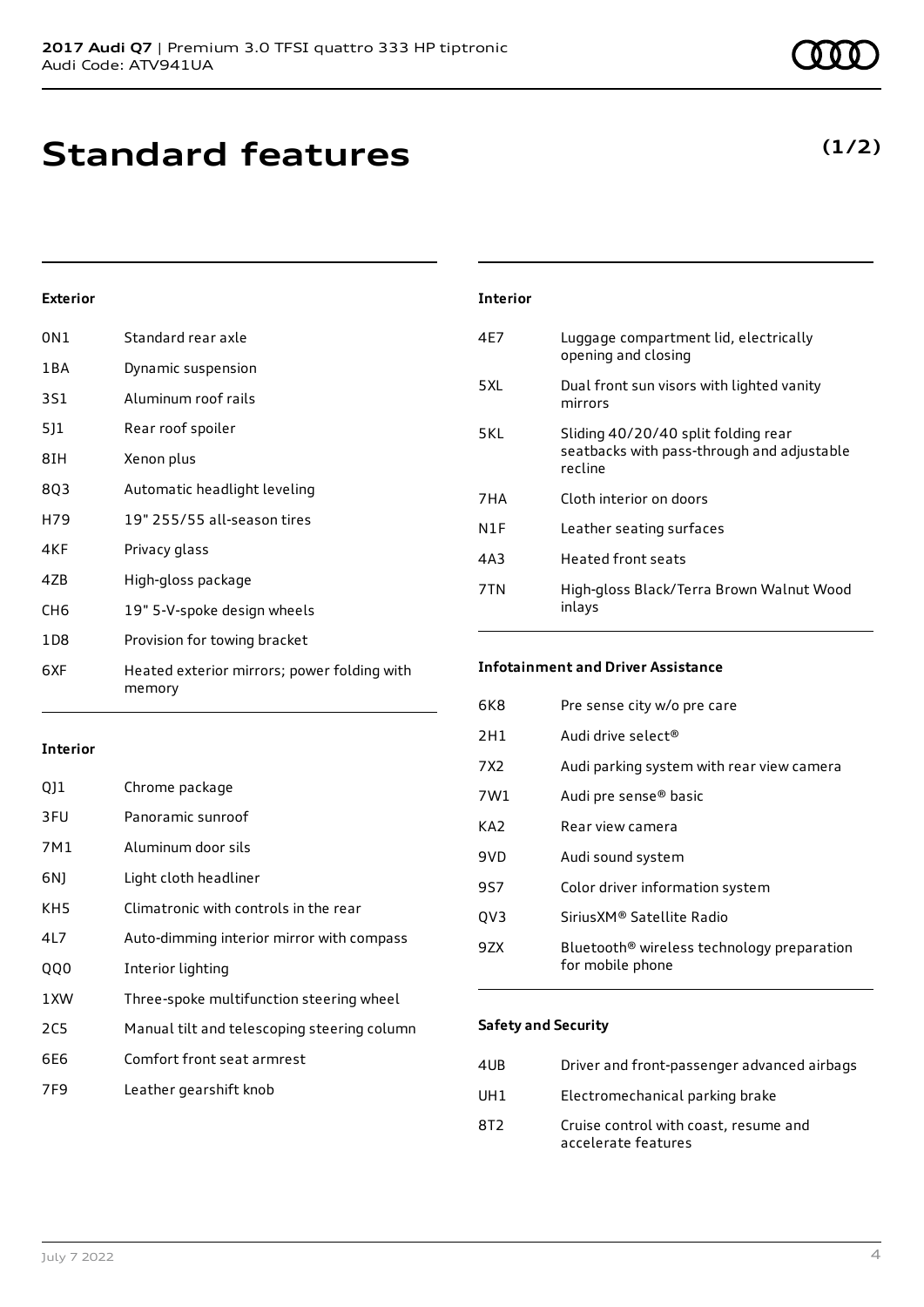## **Standard features**

### **Safety and Security**

| QZ7 | Electromechanical power steering                                                  |
|-----|-----------------------------------------------------------------------------------|
| 7K6 | Tire-pressure monitoring system                                                   |
| 4X3 | Head/thorax side airbags                                                          |
| 418 | Audi convenience key with sensor-control<br>trunk lid release                     |
| 3B3 | ISOFIX child seat mounting and Top Tether<br>anchorage point for outer rear seats |

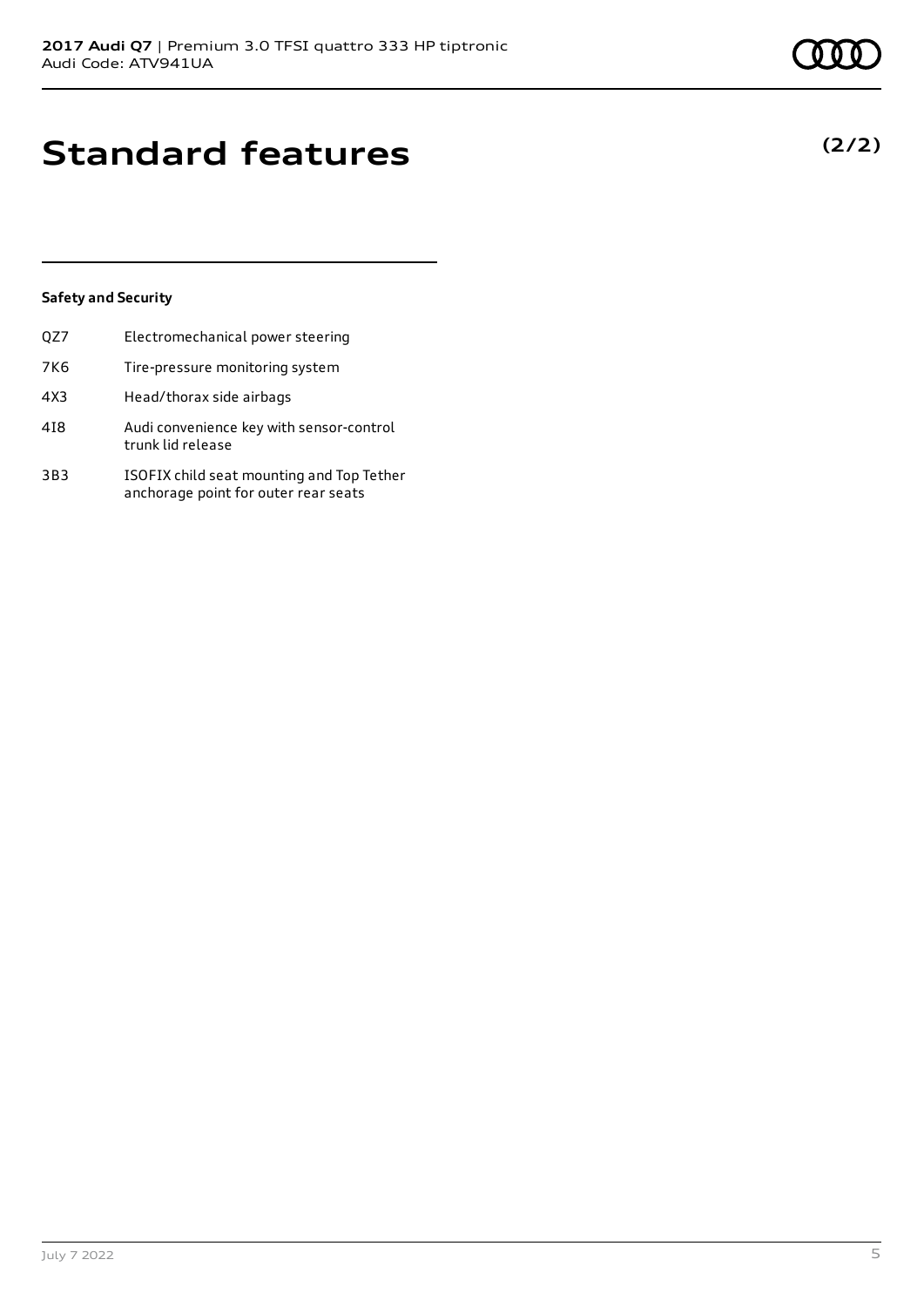# **Dealer remarks**

2 NEW TIRES, ONE OWNER CARFAX, 3rd row seats: bench, Audi Connect CARE, Audi Connect PRIME & PLUS, Audi MMI Navigation Plus Package, Audi MMI Navigation Plus w/MMI Touch, Audi Smartphone Integration, Exterior Parking Camera Rear, Heated front seats, High intensity discharge headlights: Xenon plus, Power Liftgate, Power moonroof, Wheels: 19" 5-V-Spoke Design.

Clean CARFAX. Odometer is 6595 miles below market average!

Niello Audi Is known for it's quality Pre-owned vehicles and for more quality vehicles go to www.audi.niello.com or dial (888) 451-4324 to find the vehicle of your dreams.

Awards: \* 2017 KBB.com 10 Best Luxury SUVs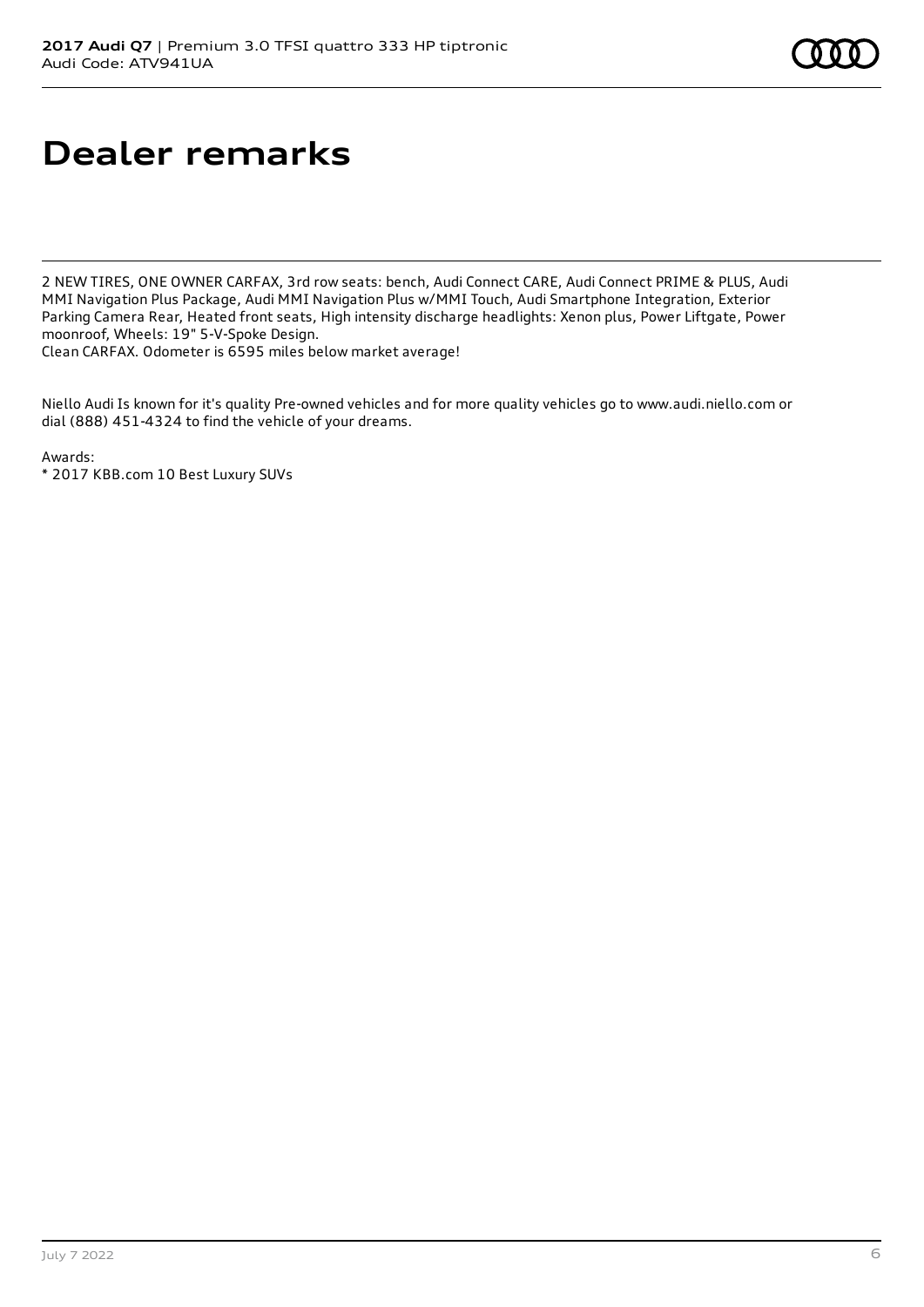# **Technical Specifications**

### **Engineering | Performance**

| Engine type                                 | Six-cylinder                                                 |
|---------------------------------------------|--------------------------------------------------------------|
| Acceleration (0 - 60<br>mph)                | 5.7 seconds seconds                                          |
| Engine block                                | Aluminum-alloy                                               |
| Induction/fuel injection Supercharged/TFSI® |                                                              |
| Cylinder head                               | Aluminum-alloy                                               |
| Horsepower                                  | 333 @ 5,500-6,500 @ rpm                                      |
| Towing capacity                             | 7,700 with available Towing<br>package lb                    |
| stroke                                      | Displacement/Bore and $2,995/84.5 \times 89.0 \text{ cc/mm}$ |
| Top track speed                             | 130 mph mph                                                  |
| Torque                                      | 325 @ 2,900-5,300 lb-ft@rpm                                  |
| Valvetrain                                  | 24-Valve DOHC                                                |

### **Transmission | Drivetrain**

| Gear ratios: 8th         | 0.667:1                                                                                                    |
|--------------------------|------------------------------------------------------------------------------------------------------------|
| Gear ratios: 6th         | 1.000:1                                                                                                    |
| Gear ratios: 7th         | 0.839:1                                                                                                    |
| Gear ratios: Reverse     | 3.317:1                                                                                                    |
| Gear ratios: Final Drive | 3.204:1                                                                                                    |
| Gear ratios: 4th         | 1.667:1                                                                                                    |
|                          |                                                                                                            |
| Transmission             | Eight-speed Tiptronic <sup>®</sup> automatic<br>transmission with quattro <sup>®</sup> all-<br>wheel drive |
| Gear ratios: 5th         | 1.285:1                                                                                                    |
| Gear ratios: 2nd         | 3.143:1                                                                                                    |
| Gear ratios: 3rd         | 2.106:1                                                                                                    |
| Gear ratios: 1st         | 4.714:1                                                                                                    |

### **Electrical system**

| Alternator | 14 Volts - 120-180 amp |
|------------|------------------------|
| Battery    | 12 Volts - 75 amp      |

### **Steering**

| Steering type                              | Electromechanical power steering<br>system |
|--------------------------------------------|--------------------------------------------|
| Turning diameter, curb- 40.7 ft<br>to-curb |                                            |
| Steering ratio                             | 15.8:1                                     |

#### **Suspension**

| Front axle | Five-link independent front<br>suspension |
|------------|-------------------------------------------|
| Rear axle  | Five-link independent rear<br>suspension  |

### **(1/2)**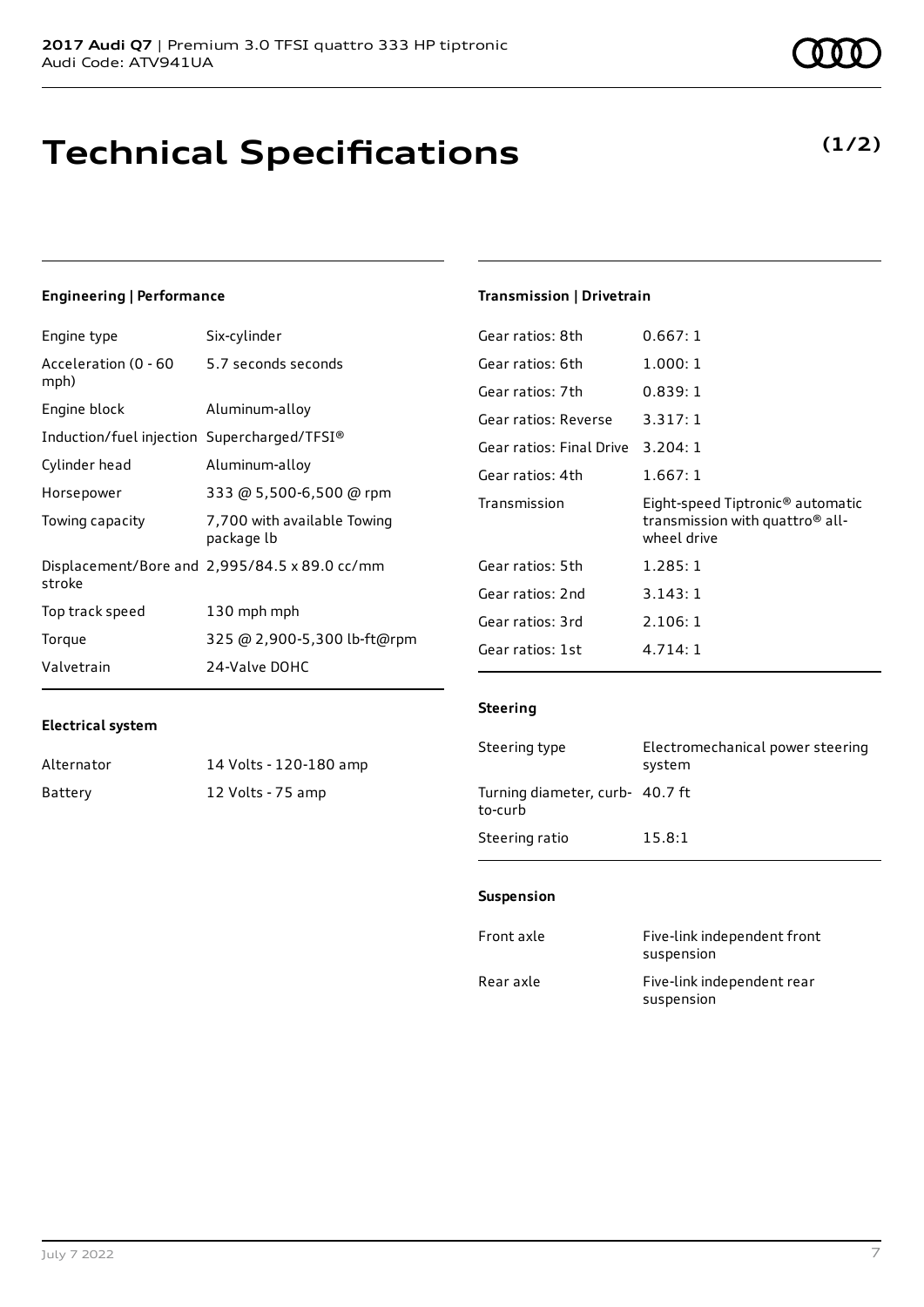## **Technical Specifications**

### **Brakes**

| <b>Front brakes</b>           | 14.8 (ventilated disc) in                                     |
|-------------------------------|---------------------------------------------------------------|
| Rear brakes                   | 13.8 (ventilated disc) in                                     |
| <b>Body</b>                   |                                                               |
| Material                      | Lightweight technology - multi-<br>material body construction |
| <b>Warranty   Maintenance</b> |                                                               |
| Warranty                      | 4-Year/50,000 mile new vehicle<br>limited warranty            |

| .           | limited warranty                                                                          |
|-------------|-------------------------------------------------------------------------------------------|
| Maintenance | 12-Month/10,000 mile (whichever<br>occurs first) NO CHARGE first<br>scheduled maintenance |

### **Interior measurements**

| Seating capacity                          | 7                                                                                       |
|-------------------------------------------|-----------------------------------------------------------------------------------------|
| Head room with middle 38.8 in<br>sunroof  |                                                                                         |
| Shoulder room, rear                       | 49.4 in                                                                                 |
| Head room with front<br>sunroof           | 38.4 in                                                                                 |
| Leg room, rear                            | 29.2 in                                                                                 |
| Shoulder room, front                      | 59.5 in                                                                                 |
| Head room with rear<br>sunroof            | 35.9 in                                                                                 |
| Leg room, middle                          | 38.8 in                                                                                 |
| Shoulder room, middle                     | 58.5 in                                                                                 |
| Leg room, front                           | 41.7 in                                                                                 |
| Cargo volume, rear<br>seatbacks up/folded | 14.8/37.5/71.6 (behind third<br>row/behind second row/behind first<br>row) cu ft, cu ft |

#### **Exterior Measurements**

| Height                           | 68.5 in  |
|----------------------------------|----------|
| Overall width without<br>mirrors | 77.5 in  |
| Length                           | 199.6 in |
| Wheelbase                        | 117.9 in |
| Drag coefficient                 | .32 Cw   |
| Overall width with<br>mirrors    | 87.1 in  |
| Track rear                       | 66.6 in  |
| <b>Track front</b>               | 66.1 in  |
| Curb weight                      | 4,938 lb |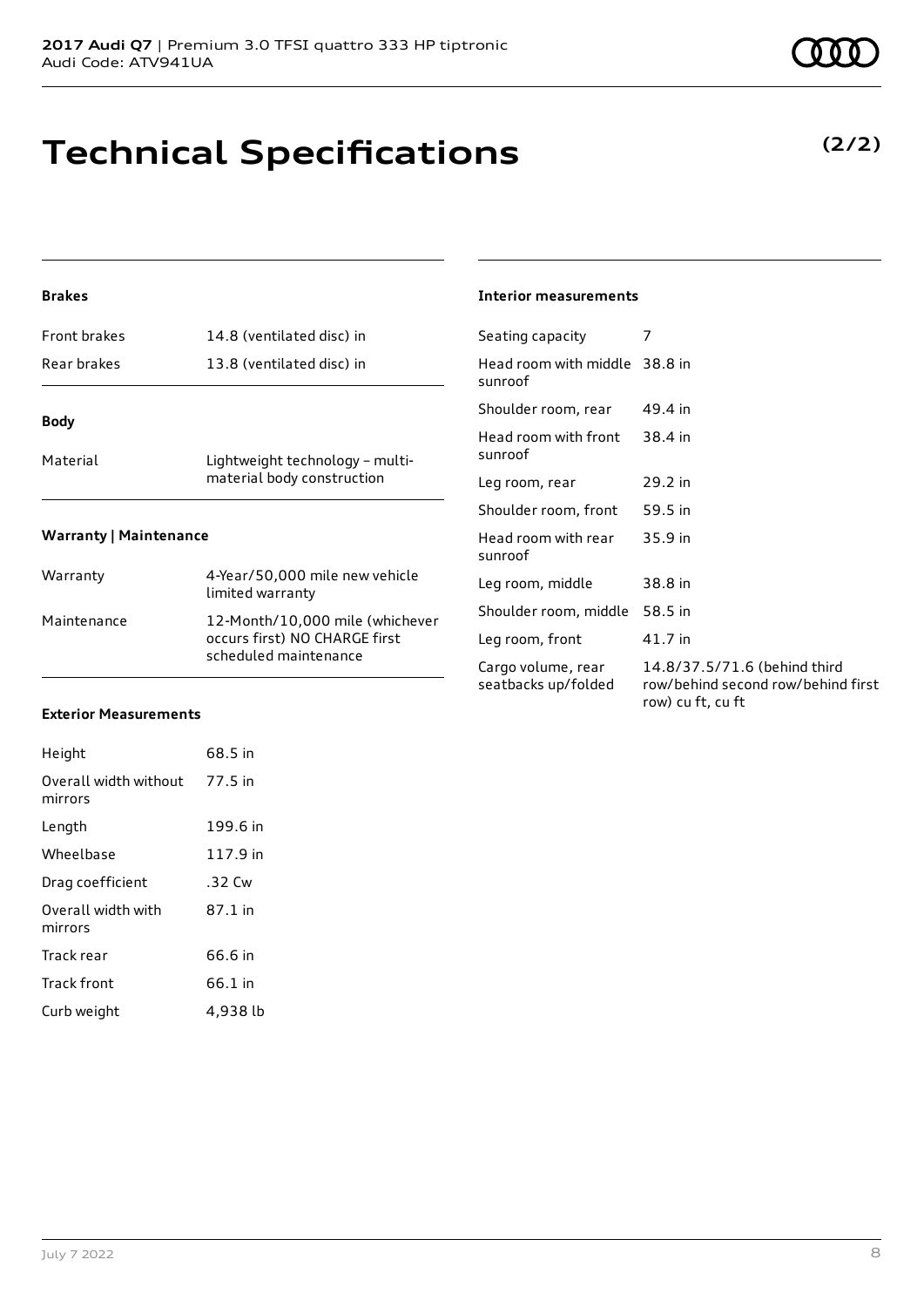### **Consumption- and emission**

#### **Consumption by NEDC**

| urban       | $19 \text{ mpg}$ |
|-------------|------------------|
| extra-urban | 25 mpg           |
| combined    | $21$ mpg         |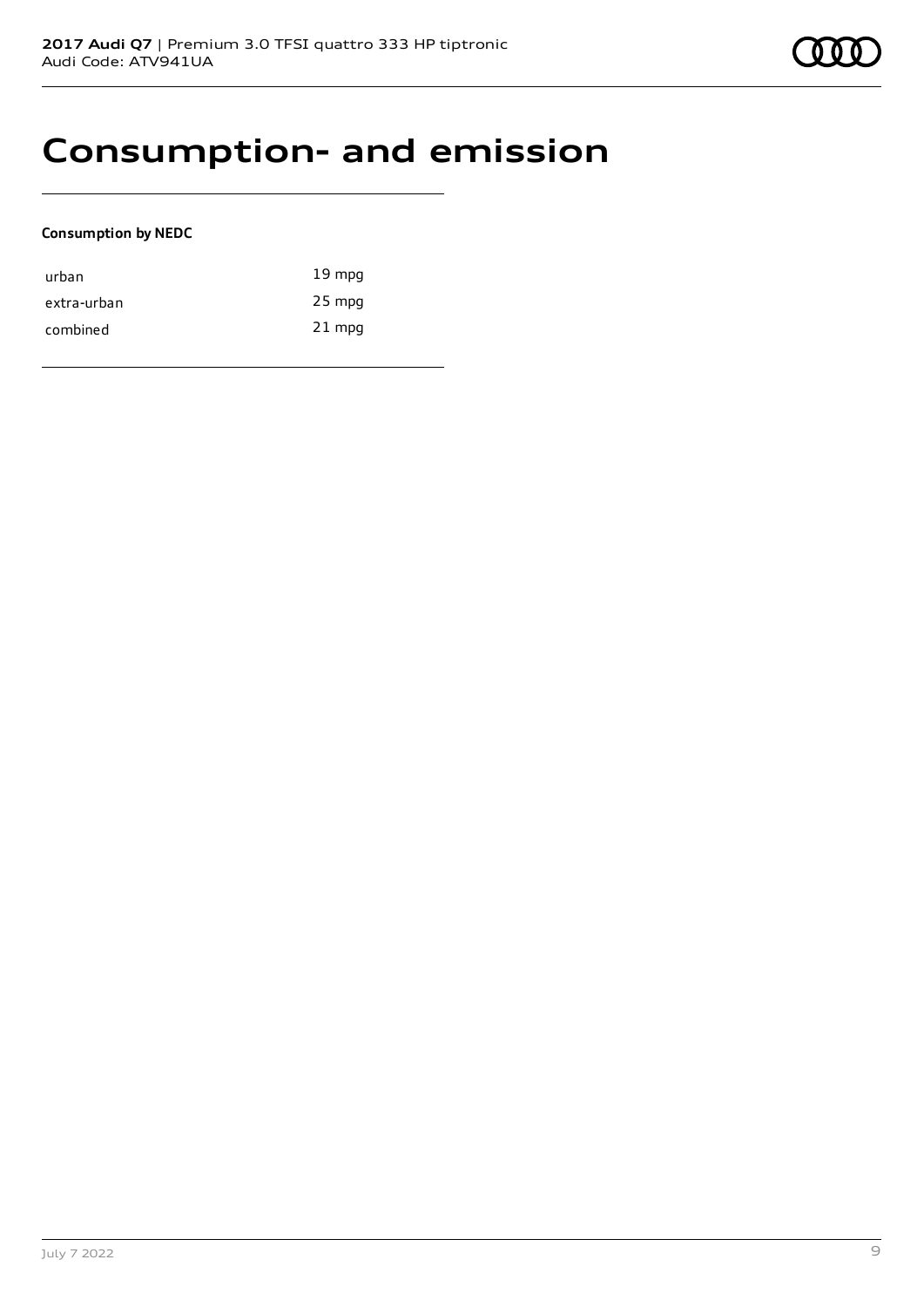### **Contact**

Dealer **Niello Audi**

2350 Auburn Blvd 95821 Sacramento **CA** 

Phone: +19164802800 FAX: 9164831801

www: [https://www.audisacramento.com](https://www.audisacramento.com/)